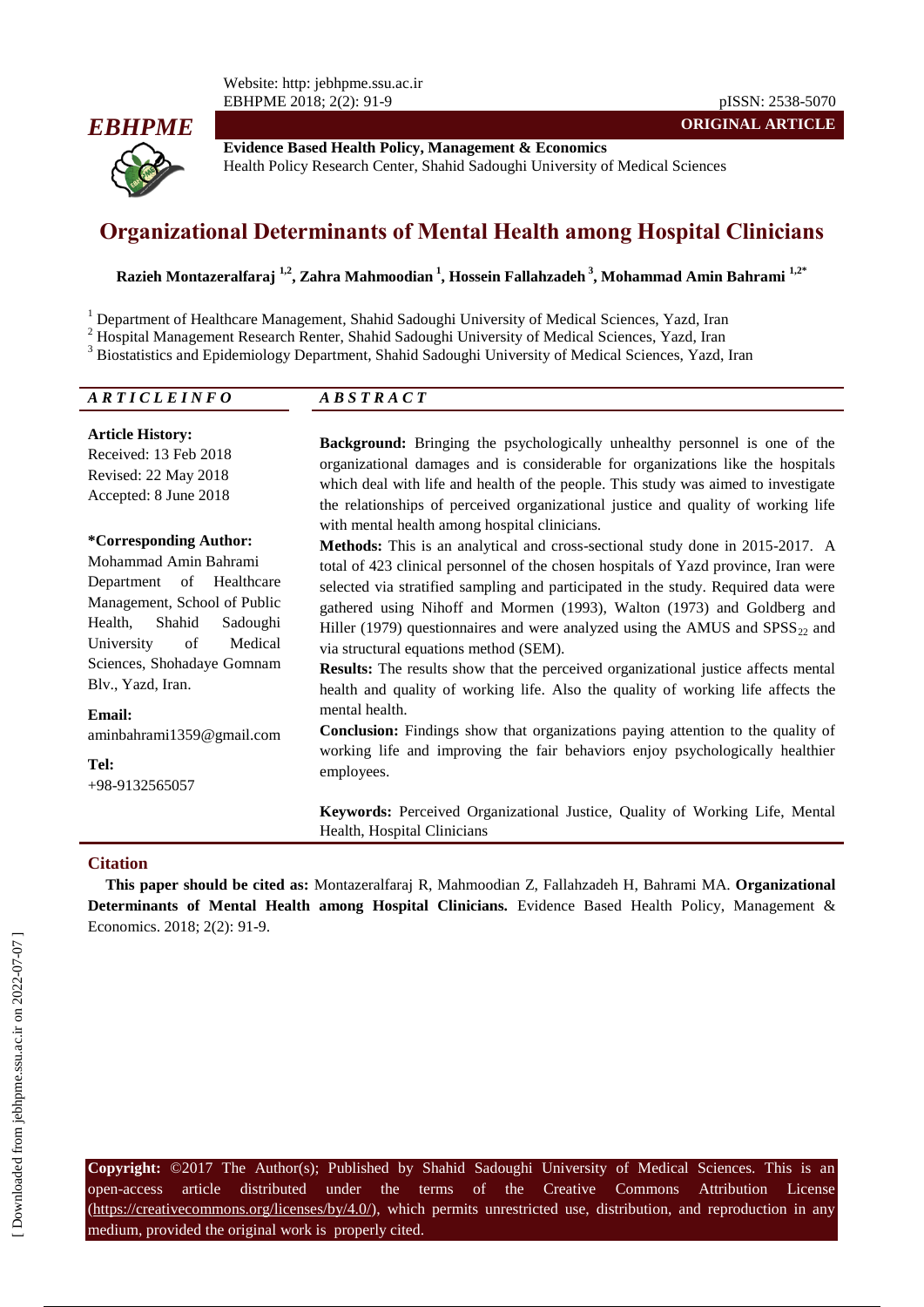

### **Introduction**

Human resources are considered to be the most strategic and valuable resources of any organization (1). Paying attention to the health of the human resources has a salient role in improving efficiency and is one of the issues considered to be important in organization management. Since, if unhealthy and anxious personnel are damages to organizations, no phenomenon is more important than that for employees than the mental health. Planning to improve mental health of the employees facilitates reaching organizational goals. This is very considerable for the organizations like the healthcare institutions which render important services dealing with the health and life of people.

Mental health means a degree of balance which a person makes for themselves in their behaviors facing with social problems and social compatibilities with their own environment. As a result their behaviors become logical (2-5). The mental health in the work environment means resisting against mental anxieties and behavioral problems of the personnel via making the mental environment safe and healthy so that the goals of organizations be reached and no employee suffers mental problems in organization. Mental disorders have some types include physical problems, anxiety, insomnia, social dysfunction and depression.

Reaching employees mental health and subsequently improving the efficiency of an organization, is possible with perseverance and consideration of justice and equality (6).

This means that employees react to decisions regarding allocation of resources like the payments to people (distribution justice), the processes based on which distribution is decided (procedural justice) and equality in behavior with people during the execution of processes (interactional justice) (7-9).

Studies have showed that fair behavior of organizations with their employees, usually brings more commitment of them regarding organizations and their citizen behavior which is beyond their roles while people who feel injustice, more likely abandon organizations and they are not very committed to organizations and may resort to

abnormal behaviors like revenge. Therefore understanding how people judge about justice in their organizations and how they react to injustice are of main issues (10).

Studies show that the mental needs of employees in an organization can also be satisfied via improvement of quality of working life. If a person really senses that his quality of working life is improved, whether it is the result of their own performance or the policies of the organization for improving efficiency, he will be more motivated in doing his job. The result of this process is creating strength and active atmosphere inside organization which will result in improving organizational performance. This, itself in return, results in better working and improving mental health (11).

When personnel are respected and they have chances to express their thoughts and interfere more in decisions, they react appropriately. So, studying each of the parameters of the quality of working life in an organization, gives us information based on which an organization can take steps for improving its performance (12).

The Walter model of working life includes eight dimensions: enough and fair compensation, safe and secure job conditions, social coalition in organizations, the capacity of permanent growth, rule governing, Balanced job roles, the possibility of development and use of human capacities and socially valuable and beneficial job.

Regarding that it seems that perceived organizational justice and quality of working life can act as mental health determinants in organizational settings, this study was aimed to investigate the causal relationship between these variables.

## **Hypotheses and the conceptual model of the study**

The results of numerous studies show the statistical relationship between perceived organizational justice and quality of working life. Alexander and Randerman (13), in their study showed that the sense of equality directly affects the desire of abandoning jobs of personnel. Elivanio (14), in a two year study regarding the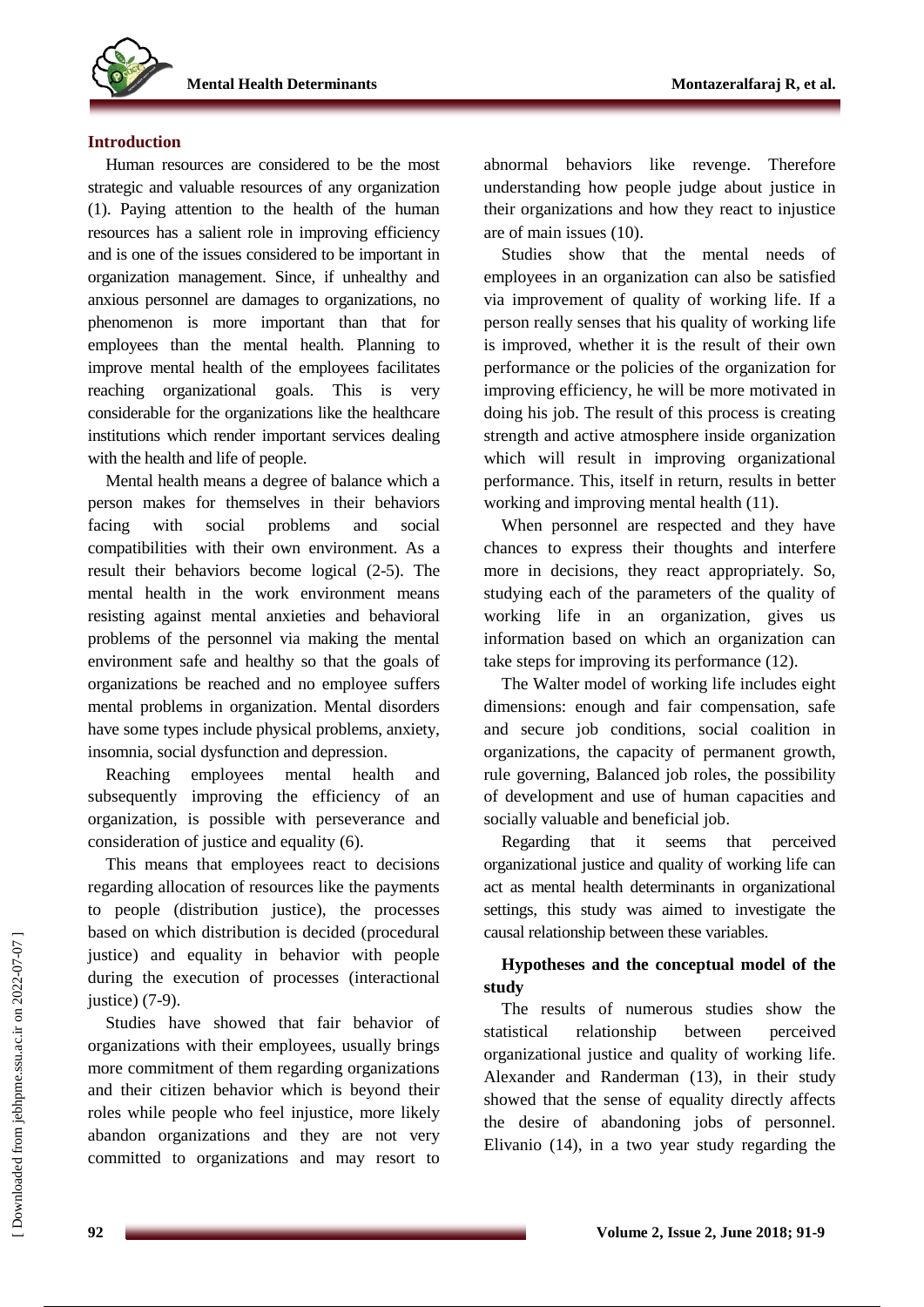

effects of the organizational justice on the employees' health in Finland, concluded that execution of justice in organizations have significant effect on improving the health of personnel and decreasing of absences. Bang and Kofol (15 ), in a study entitled the investigation of relationship between individual features, job performance and the quality of working life of nurses in private hospitals, found out a statistical relationship between fair salaries and job satisfaction, organizational commitment, loyalty and the quality of working life. Robinson (16), in his studies showed that organizational justice is considered a vital anticipator for job satisfaction, organizational commitment, motivation, performance and quality of working life. Therefore the first hypothesis is:

**H1:** There is statistical relationship between perceived organizational justice and quality of working life hospital clinicians.

On the other hand, numerous studies confirm the relationships between the perceived organizational justice and the mental health of employees. Sheykhpoor et al. (17), in their study on personnel of the agricultural Jihad of Zabol, concluded that organizational justice and its dimensions have a statistical relationship with mental health.

Researchers have also found out a significant relationship between perceived injustice and negative and unpleasant organizational results like abandoning jobs (18), aggression in job places (19), illegal strikes (20), retaliating behavior (21) and robbery (22). Personnel often express justice related issues as the sources of conflicts and contradictory between themselves and their supervisors (23). Also, the lack of justice in organizations increases the possibility of bringing an action against chiefs by personnel (24). Nowadays, regarding the pervasive role of organizations in the social life, the role of justice in organizations has become more explicit than before. Organizations nowadays are in fact a smaller model of societies and establishing justice in them means establishing justice in the society.

Therefore the second hypothesis is as follows:

**H2:** There is statistical relationship between perceived organizational justice and mental health hospital clinicians.

Some studies show the statistical relationship between the quality of working life and the mental health of the personnel. In a study, with the goal of anticipating the mental health of personnel based on the quality of working life in the sport campus of North Khurasan province in 2013, Biglari et al. concluded that there is a statistical relationship between the quality of working life and its dimensions with mental problems (25). In another study aiming to investigating the relationship between the behavioral health and the quality of working life and organizational efficiency, Kamrani et al. (11) have showed that the behavioral health (no behaviors like detractions or laziness) must be considered besides other factors like job safety and security as a factor in improving the quality of working life. The results of this study confirm that the higher the quality of working life the higher the healthy behaviors. In 2007, in a study entitled the quality of working life, organizational development and the mental health of personnel, Greenberg et al. considered the quality of working life as a requirement of organizational development In this study a statistical relationship was confirmed between the quality of working life and mental health of employees (26).

Therefore the third hypothesis is as following:

**H3:** There is a statistical relationship between quality of working life and mental health of hospital clinicians.

On the other hand, the results of the study of Mostafavirad et al. (27), states that the quality of working life has a mediatory role in increasing the mental health of personnel via perceived organizational justice.

Therefore the fourth hypothesis is as following:

**H4:** Quality of working life has a mediatory role in improving the mental health of hospital clinicians via perceived organizational justice.

## **Materials and Methods**

This study is an analytical one which was done among the hospitals clinicians of selected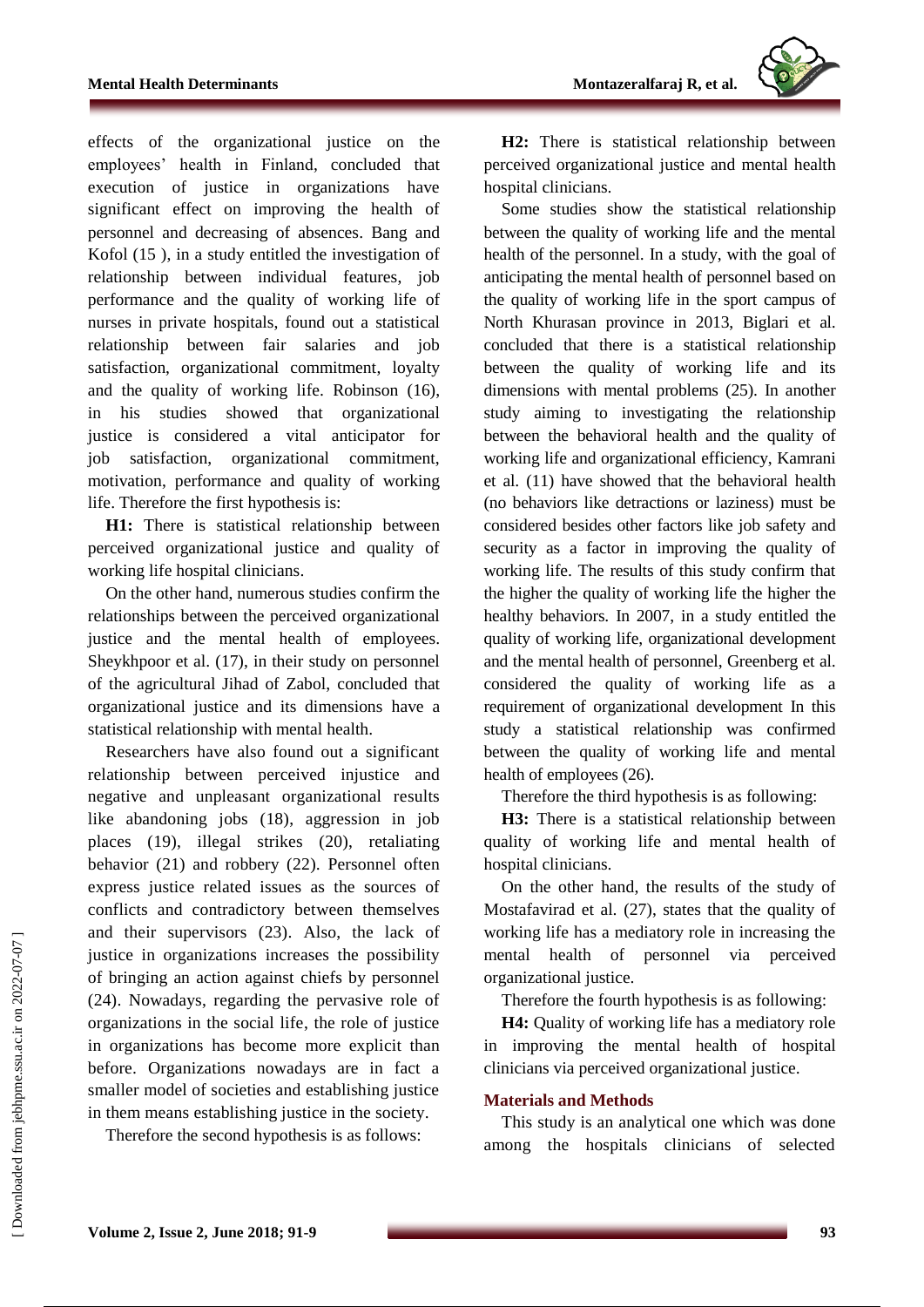

hospitals of Yazd province, Iran in 2017. A total of 350 participants contributed in the study. We used stratified random method for sampling. The sample size for each hospital was calculated based on its personnel volume. Goldberg and Healer (1979) questionnaire was used for evaluating employees' mental health, Nihoff and Morman (1993) questionnaire for evaluating the perceived organizational justice and the Walton (1973) questionnaire for quality of working life. The validity of questionnaires was confirmed via the method of face and content validity by some of experts. Also, for determining the validity of constructs, the factor analysis method was used and the reliability of questionnaires was confirmed via Cronbach's alpha coefficient. The Cronbach's alpha coefficients for perceived organizational justice, quality of working life and mental health questionnaires were 0.93, 0.91 and 0.71 respectively.

The statistical population of the study included 947 people of clinical personnel (nurses, practical nurses, midwifes, operation room personnel, anesthetists, lab and radiology personnel) of the selected hospitals of Yazd province (Shahid Sadoughi hospital, Ziaii hospital of Ardakan town and Jaffar Sadegh hospital of Meybod town). The number of needed samples for the method of the SEM considering the test power of 0.8 and the effect size 0.1, the number of hidden variables 3, the number of explicit variables 15 and the statistical level  $\alpha = 0.05$  was calculated as 290. Regarding sampling method, each of the 3 hospitals was considered a category and in each category, using the simple random method, the number of samples for each hospital was determined as 194 for Shahid Sadoughi hospital, 80 for Jaffar Sadegh hospital of Meybod town and 76 for Ziaii hospital of Ardakan town. Also, in each hospital, the number of sample was determined in a weighted way for nurses, practical nurses, midwife, operation room workers and lab and radiology personnel. A total of 450 questionnaires were distributed from which 423 were returned and analyzed. Data analysis was done by AMAUS and  $SPSS_{22}$ software. Also, this work was confirmed by ethical committee of Shahid Sadoughi University of Medical Sciences with code IR.SSU.SPH.REC. 1394.87.

### **Results**

The mean age of the participants was 33 years old. 8 percent of the participants had diploma or lower degrees, 84 % of them had A.S. or bachelor degree and 8 percent had MSc or higher degrees. Their mean job experience was 9 years. 30 percent of them were men and 70 percent were women.

#### **Testing hypothetical conceptual model:**

Testing results of hypothetical conceptual model are presented in table 7 and 8. Theses results show that the gathered empirical data confirm the recommended conceptual model. The approved model is shown in Fig1.

| The acceptable amount | Amount | <b>Index</b> |
|-----------------------|--------|--------------|
| less than 3           | 2.48   | K2/df        |
| More than $90\%$      | 0.926  | <b>GFI</b>   |
| from $0$ to $1$       | 0.860  | TL I         |
| More than 90%         | 0.926  | <b>CFI</b>   |
| More than 90%         | 0.929  | IFI          |
| less than 5 percent   | 0.000  | <b>RMSEA</b> |

| Table 7. Evaluating indexes of the hypothetical conceptual model |  |  |  |
|------------------------------------------------------------------|--|--|--|
|                                                                  |  |  |  |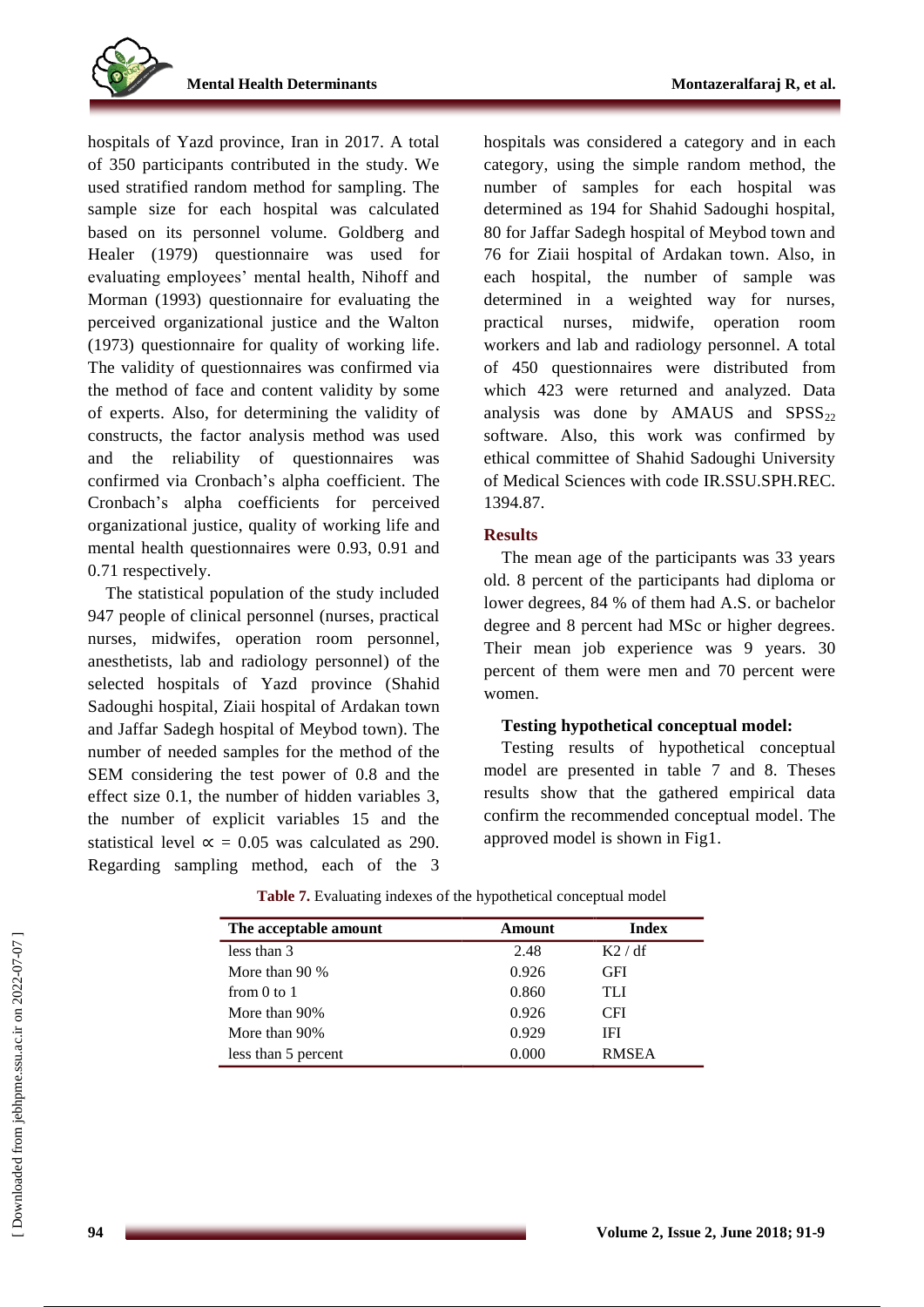

| <b>Variable</b>                                                                                            | <b>EST.STD</b> | <b>Se</b> | <b>CR</b> | P        |
|------------------------------------------------------------------------------------------------------------|----------------|-----------|-----------|----------|
| Perceived organizational justice $=$ $\sim$ Quality of working life                                        | 0.424          | .053      | 8.065     | ***      |
| Quality of working life $=$ $\sim$ Mental health                                                           | $-0.137$       | .058      | $-2.358$  | $.018*$  |
| Perceived organizational justice $=$ $\sim$ Mental health                                                  | $-0.293$       | .069      | $-4.263$  | ***      |
| Mental health $=$ $\sim$ Physical symptoms                                                                 | 1.00           | ***       | ***       | ***      |
| Mental health $=$ $\sim$ Anxiety symptoms and sleeping disorders                                           | 1.193          | .078      | 15.363    | ***      |
| Mental health $=$ $\sim$ Social dysfunction                                                                | 1.019          | .053      | 19.328    | ***      |
| Mental health $=$ $\sim$ Depression symptoms                                                               | 1.373          | .109      | 12.641    | ***      |
| Quality of working life $=$ $\sim$ Enough and fair compensation                                            | 1.00           | ***       | ***       | ***      |
| Quality of professional life $=$ $\sim$ Safe and healthy job conditions                                    | 0.375          | 0.144     | 2.610     | $0.009*$ |
| Quality of professional life $=$ $\sim$ Possibility of permanent growth                                    | 1.072          | 0.138     | 7.775     | ***      |
| Quality of working life $=$ $\sim$ Belief in the necessity of rule governing                               | 1.903          | 0.202     | 9.406     | ***      |
| Quality of working life $=$ $\sim$ Socially valuable and useful job                                        | 1.043          | 0.127     | 8.241     | ***      |
| Quality of working life $=$ $\sim$ Balanced job roles                                                      | 0.468          | 0.183     | 7.836     | ***      |
| Quality of working life $=$ $\sim$ Social coalition in job organizations                                   | 1.434          | 0.151     | 7.050     | ***      |
| Quality of working life $=$ $\sim$ Possibility of expanding and using human<br>capabilities                | 1.065          | 0.103     | 4.532     | ***      |
| Perceived organizational justice $=$ $\sim$ Distribution justice                                           | 1.000          | ***       | ***       | ***      |
| Perceived organizational justice $=$ $\sim$ Procedural justice                                             | 1.877          | 0.129     | 14.456    | ***      |
| Perceived organizational justice $=$ $\sim$ Interactional justice                                          | 3.107          | 0.155     | 20.085    | ***      |
| Indirect effect of the perceived organizational justice on the mental health                               | $-0.275$       | ***       | ***       | ***      |
| The overall effect of perceived organizational justice and quality of<br>working life on the mental health | $-0.330$       | ***       | ***       | ***      |

**Table 8.** The standard coefficients, regression and correlation

\* Significant at the 0.05 level



**Figure1.** Approved model of the study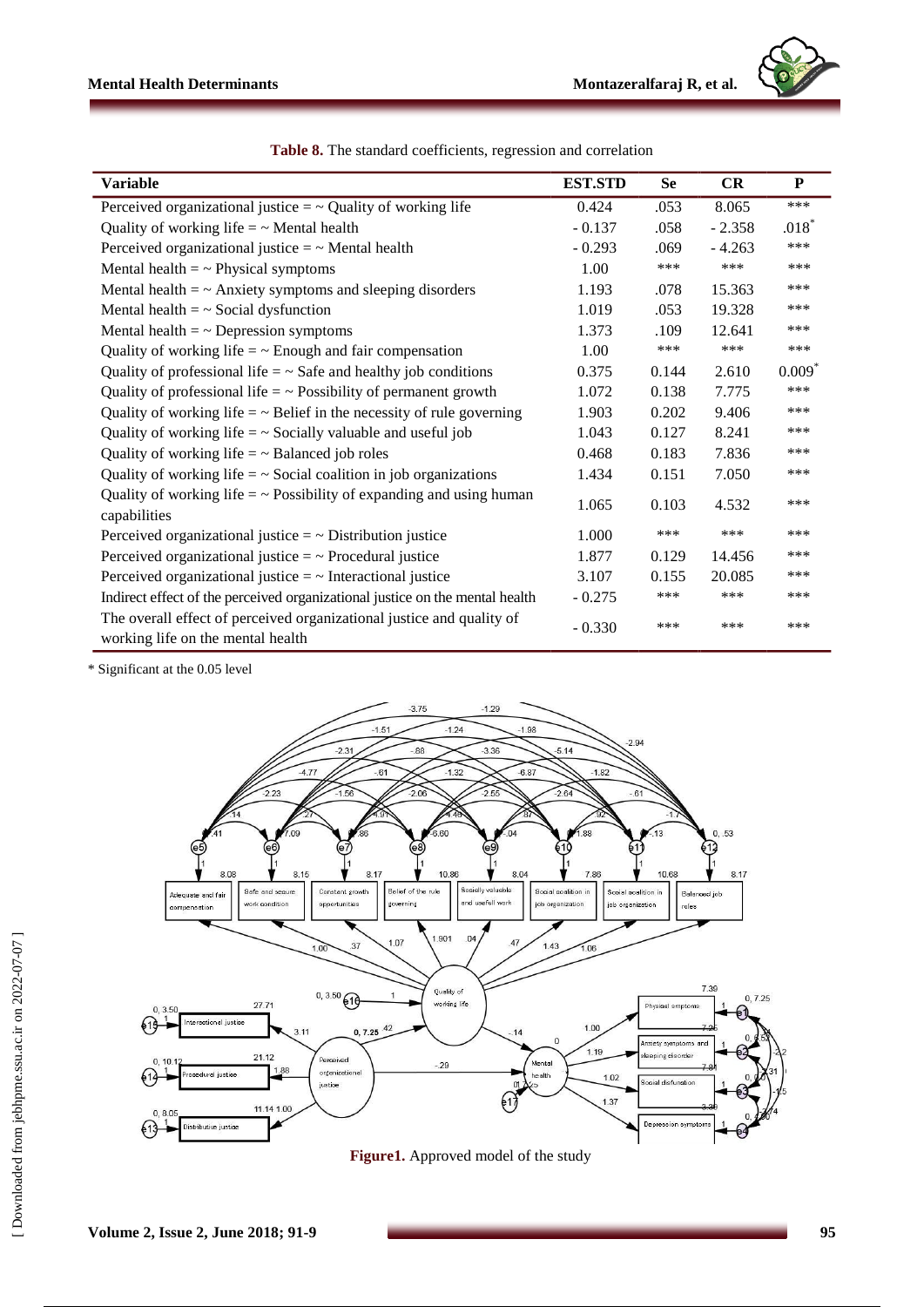# **Discussion**

Based on the findings of this study, regarding the first hypothesis, the results show that there is a positive and statistical relationship between perceived organizational justice and quality of working life. Perceived organizational justice affects quality of working life with the coefficient  $= 0.424$ . Also, it is found out that the explicit variables including Possibility of expanding and using human capabilities, Social coalition in job organizations, balanced job roles, socially valuable and beneficial job, belief in the necessity of rule governing, Possibility of permanent growth, Safe and healthy job conditions, enough and fair compensation are measuring quality of working life. In other words, the dimensions of quality of working life are effective in the evaluation of that kind of life within them the belief of necessity of rule governing has the highest (coefficient  $= 1.903$ ) and safe and secure job conditions has the least (coefficient  $= 0.375$ ) effect. This finding is consistent with the ones of Alexander and Randerman (20), Robinson (16) and Beydokhti et al. (28).

Regarding the second hypothesis, there is statistical and reverse relationship between perceived organizational justice and mental health. Also within the explicit parameters of perceived organizational justice (interactional, distributive and procedural justice), interactional and distributive justice have the most and the least effective in evaluating the perceived organizational justice. The findings of other studies (28-33) confirm this finding.

Regarding hypothesis 3, our findings showed that quality of working life has direct and indirect relationships with mental health. The results of studies of Biglari et al. (25), and Kamrani (11) have also confirmed the relation of quality of working life with mental health.

Regarding hypothesis 4, our findings showed that perceived organizational justice affects mental health directly as same as indirectly through quality of working life. Also the quality of working life directly affects mental health. The same findings have been shown by Mostafavirad et al. (27).

Regarding the explicit variables of mental health, depression symptoms and physical symptoms had the most and least effect on evaluating mental health.

Descriptive analysis of gathered data regarding perceived organizational justice showed that interaction justice and distributive justice have the highest and least mean scores, respectively. In the study of Mortazavi et al. (34), Yaghubi and Javadi (35) and Etemadi et al. (36), also have showed the same result regarding interactional justice in their studies. This shows that there are positive and supportive interactions among clinical personnel because this kind of justice is about interpersonal aspects. When a person feels that he is respected and honestly and openly behaved with, he perceives a high level interaction justice while distributive justice is more related to results and rewards of jobs (37). Therefore, managers of studied hospitals should revise their reward system to meet more fairness criteria.

Our descriptive results regarding participants' mental health showed that depression symptoms have the worst and social function has the best situation among mental health dimensions. Arasteh et al. (38), and Khaghanizadeh (39) in their studies have reported that social dysfunction and depression as those dimensions of mental health which have the worst and best situation in their studied population, although, the differences of clinicians' job nature with other jibs makes difficult to compare do the same comparison. Anyhow, the mental health situation of study participants could be improved.

Finally, our descriptive findings regarding quality of working life, showed that belief in the necessity of rule governing and balanced job roles have the highest and the lowest means scores among study sample. The low score of balanced role means that the job description and job schedules of studied employees should be revised in such a way allows them to create a balance between their working and family life. Although, the nature of clinical jobs limits the ability of the same revisions but even minor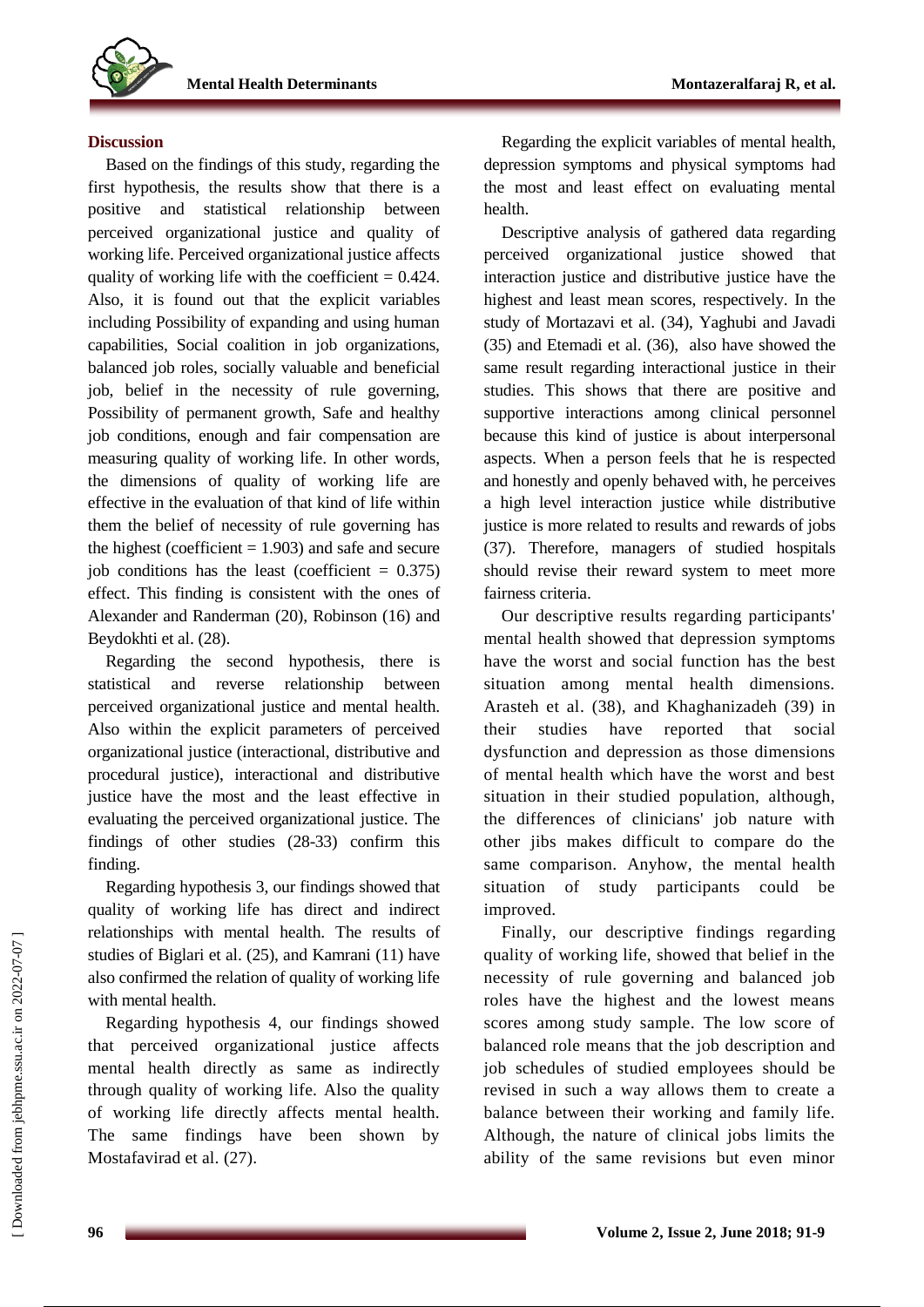

revisions with the participant of clinicians themselves will be beneficial.

#### **Conclusion**

In summary our findings, approved that perceived organizational justice and quality of working life are acting as the affecting factors of employees' mental health. Because, these are known as organizational factors, so they could be improved trough appropriate management functions. It is notable that this study had some limitations. First of all, this study was cross sectional in design and its findings should be generalized with caution. Also, self-reported questionnaire based data which analyzed in this study contains the limitations of so kind data.

#### **References**

- 1) Nishtar S, Ralston J. Can human resources for health in the context of noncommunicable disease control be a lever for health system changes?. Bulletin of the World Health Organization. 2013; 9(11): 895-6.
- 2) Aziznejad P, Hosseini S. Burnout and the influential factors on it in medical educational hospital nurses in Babol. Journal of Babol Medical University. 2006; 8(2): 63-9. [In Persian]
- 3) Farrel GA. The mental health of hospital nurses in Tasmania as measured by the 12-item General Health Questionnaire. Journal of Advanced nursing. 1998; 28(4): 707-12.
- 4) Bahrami D, Bahrami MA, Chaman-Ara K. The correlation of mental health literacy and psychological aspects of general health. East African Medical Journal. 2016; 93(6): 175-80.
- 5) Bahrami MA, Taheri Gh, Montazeralfaraj R, Dehghani Tafti A. The Relationship between Organizational Climate and Psychological Well-Being of Hospital Employees. World J. Med. Sci. 2013; 9(1): 61-7.
- 6) Greenberg j. Managing workplace stress by promoting organizational justice. Organizational behavior. 2004; 33(4): 352-65.

#### **Acknowledgements**

Authors appreciate study participants for their contribution.

#### **Conflicts of interest**

There are no conflicts of interest to be declared.

#### **Authors' contribution**

Montazeralfaraj R contributed in research design, manuscript preparation and editing; Mahmoodian Z contributed in research design, data collection and analysis, manuscript preparation and editing; Fallahzadeh H contributed in data analysis; Bahrami MA contributed in research design, manuscript preparation and editing**.**

- 7) Ghraraei H, Bahrami MA, Rejalian F, Atashbahar O, Homayoni A, Ataollahi F, Jam, et al. The relationship of employees' emotional intelligence status and their perception of organizational justice in Yazd hospitals. Health management 2011; 2(3,4): 49-57. [In Persian]
- 8) Mohammadi M, Mirzaei M, Bahrami MA, Mohammadzadeh M. The relationship of organizational justice and job commitment among the employees of Yazd health centers. Health management. 2014; 2(5): 35-42. [In Persian]
- 9) Gharaee H, Bahrami MA, Rejaliyan F, Atashbahar O, Homayouni A, Ataollahi F, et al. The relationship of organizational perceived justice and social responsibility in Yazd hospitals, Iran. J Manage Med Inform Sch. 2013; 1(1): 26-37. [In Persian]
- 10) Bos K.V. Fundamental Research by Means of Laboratory Experiments Is Essential For a Better Understanding of Organizational Justice. Journal of Vocational Behavior. 2001; 58(2); 254-59.
- 11) Kamrani AA. Relationship Between works life quality and staff mental health of Esfahan steel company [MSc thesis]. Shiraz: Islamic Azad University of Marvdasht; 2007. [In Persian]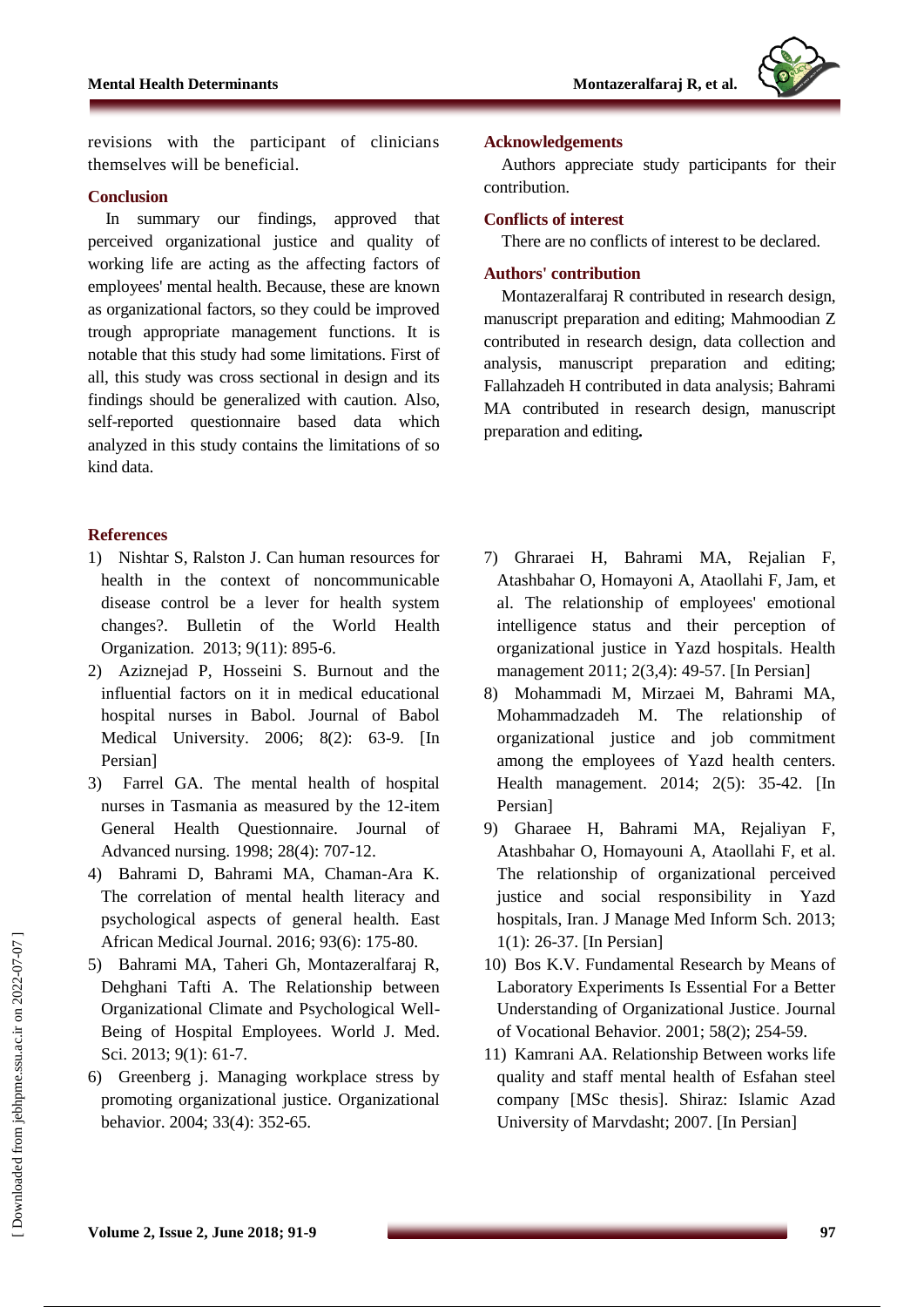

- 12) Almalki MJ, Fitzgerald G, Clark M. Quality of work life among primary health care nurses in the Jazan region, Saudi Arabia: a cross-sectional study. Hum Resource Health. 2012; 10(1): 1-13.
- 13) Alexander S, Ruderman M. The role of procedural and distributive justice in organizational behavior. Social Justice Research. 1997; 1(2): 177-98.
- 14) Elovainio, M. Job decision Latitude, Organizational Justice and Health: Multilevel covariance structure analysis. Social Science and Medicine.2004; 59(9): 1659-69.
- 15) Bangkeodphol P. Relations between Personel Factors, Quality of Work Life & Job erformance of Professional Nurses in Private Hospitals; 2007.
- 16) Robinson K. The impact of individual differences on the relationship between employee perceptions of organizational justice and organizational outcome variables [PhD dissertation]. San Diego, CA: Alliant International University; 2004.
- 17) Shaikhpoor Z, Yaghubi N, Dehmordeh M. Study of relationship among organizational justice and mental health. Scientific Journal of Zabol medical sciences university. 2011; 5(2): 32-41. [In Persian]
- 18) Parker, Robert. J, Kohlmeyer, James M. "Organizational justice and turnover in public counting firms: a research note", Accounting, Organizations and Society. 2005; 30(5): 357-69.
- 19) Jawahar I.M. A Model of organizational justice and Workplace Aggression. Journal of Management. 2002; 28 (6): 811-34.
- 20) Deviantz VG. "Imagine that A wildcat at Biomed!" Organizational justice and the anatomy of a wildcat strike at a nonunion medical electronics factory", Employee Responsibilities and Rights Journal. 2003; 15 (2): 55-70.
- 21) Skarlicki DP, Folger R. Retaliation in the workplace: The role of distributive, procedural and interactional justice. Journal of Applied Psychology.1997; 82(3): 434-43.
- 22) Greenberg J. Taxonomy of organizational justice theories. Academy of Management Review. 1987; 12 (1): 9-22.
- 23) Nabatchi T, Bingham lG, DavidH. Organizational justice and work place ediation: a six-factor model, International journal of conflict management. 2007; 18 (2): 148-74.
- 24) Chan M. Organizational justice and land mark cases", International Journal of Analysis. 2000; 8(1): 68-88.
- 25) Beeglori E, Deveen F, Nabavee SA,Ahmadi M. Foresight of staff mental health Status according work life. Scientific Journal of north khorasan medical sciences university 2013; 6(3): 507-11.
- 26) Greenberg j<sub></sub>baron R<sub>'</sub>Behavior in organization ، Health and valuation of life ،Aging health 2007: 19(6): 21-6
- 27) Mostafvirad F, Zahedi S. Perception of mental health through considering organizational justice and quality of work life. Journal of modern industrial. 2011; 2(6): 75-87.
- 28) Bidokhti A, Mardani E. Relation between perceived organizational justice and quality work life amonge employees of a selected hospital in Ahvaz city. Iranian magazine of medical ethics and history. 2014; 7(2): 57-68. [In Persian]
- 29) Pillai R, Williams ES, Tan JJ. Are the scales tipped in favor of procedural or distributive
- 30) Justice? An investigation of the U. S., India, Germany and Hong Kong (China). International Journal Of conflict Management.2001; 12(4): 312 -33.
- 31) Eberlin R, Charles Tatum B. Organizational justice and decision making when good intentions are not enough. Management Decision. 2005; 4(7-8): 1040-8.
- 32) Amirkhani T, Pourezzat AA. A study of the possibility of development of social capital in the light of organizational justice in public organizations. Journal of public administration. 2008; 1(1): 19-32
- 33) Charles Tatum B, Eberlin R, Kottraba C, Bradberry T. Leadership, decision making, and organizational justice: management decision. 2003; 41(10): 1006-16.
- 34) Moorman, Robert H. Relationship Between organizational justice and organizational citizenship beahaviors: Do fairness perception